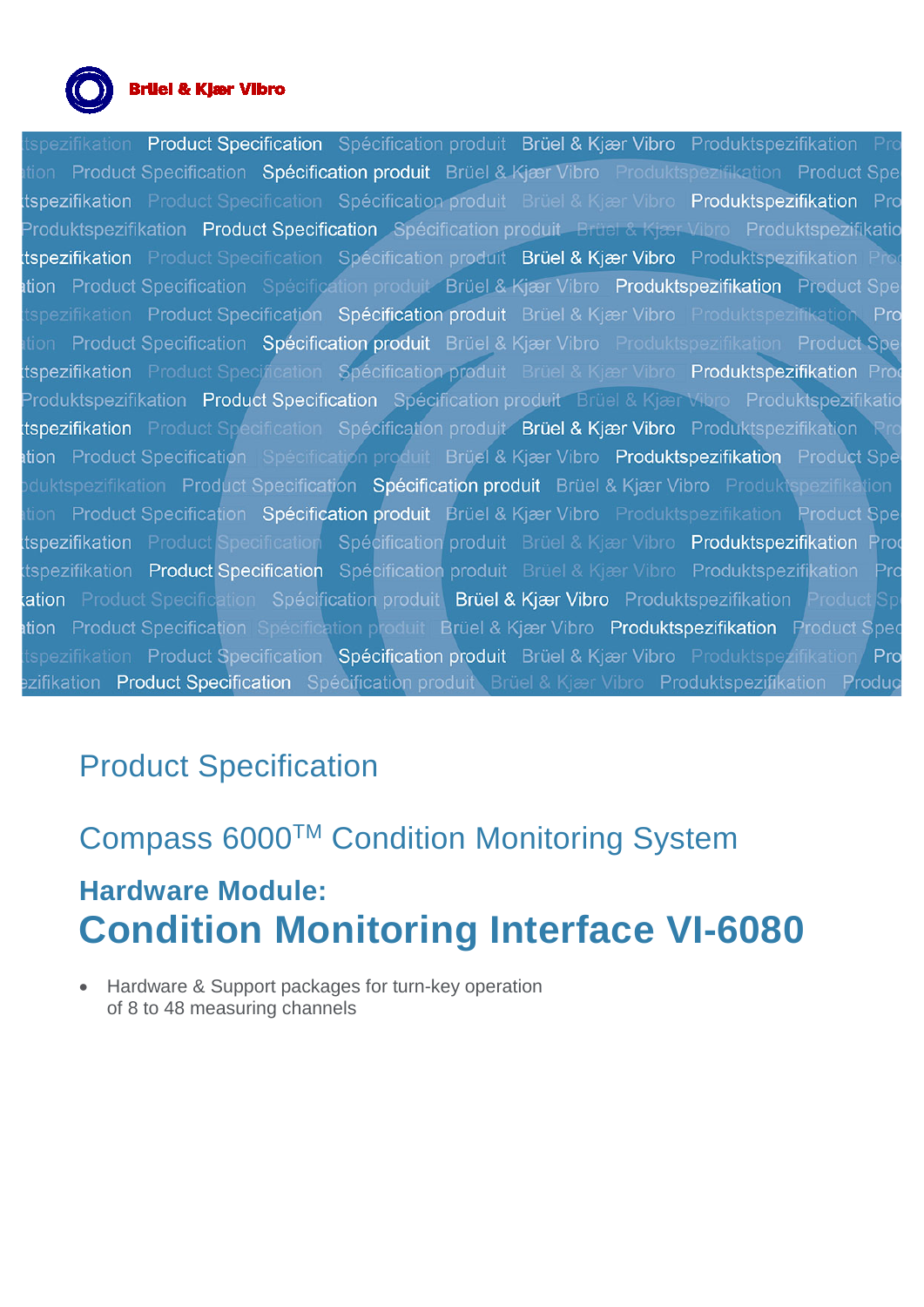Copyright © 2017 Brüel & Kjær Vibro GmbH

All rights to this technical documentation remain reserved.

Any corporeal or incorporeal reproduction or dissemination of this technical specification or making this document available to the public without prior written approval from Brüel & Kjaer Vibro GmbH shall be prohibited. This also applies to parts of this technical specification.

Brüel & Kjaer Vibro GmbH Leydhecker Str. 10 64293 Darmstadt Germany Phone: +49 6151 428 0 Fax: +49 6151 428 10 00 info@bkvibro.com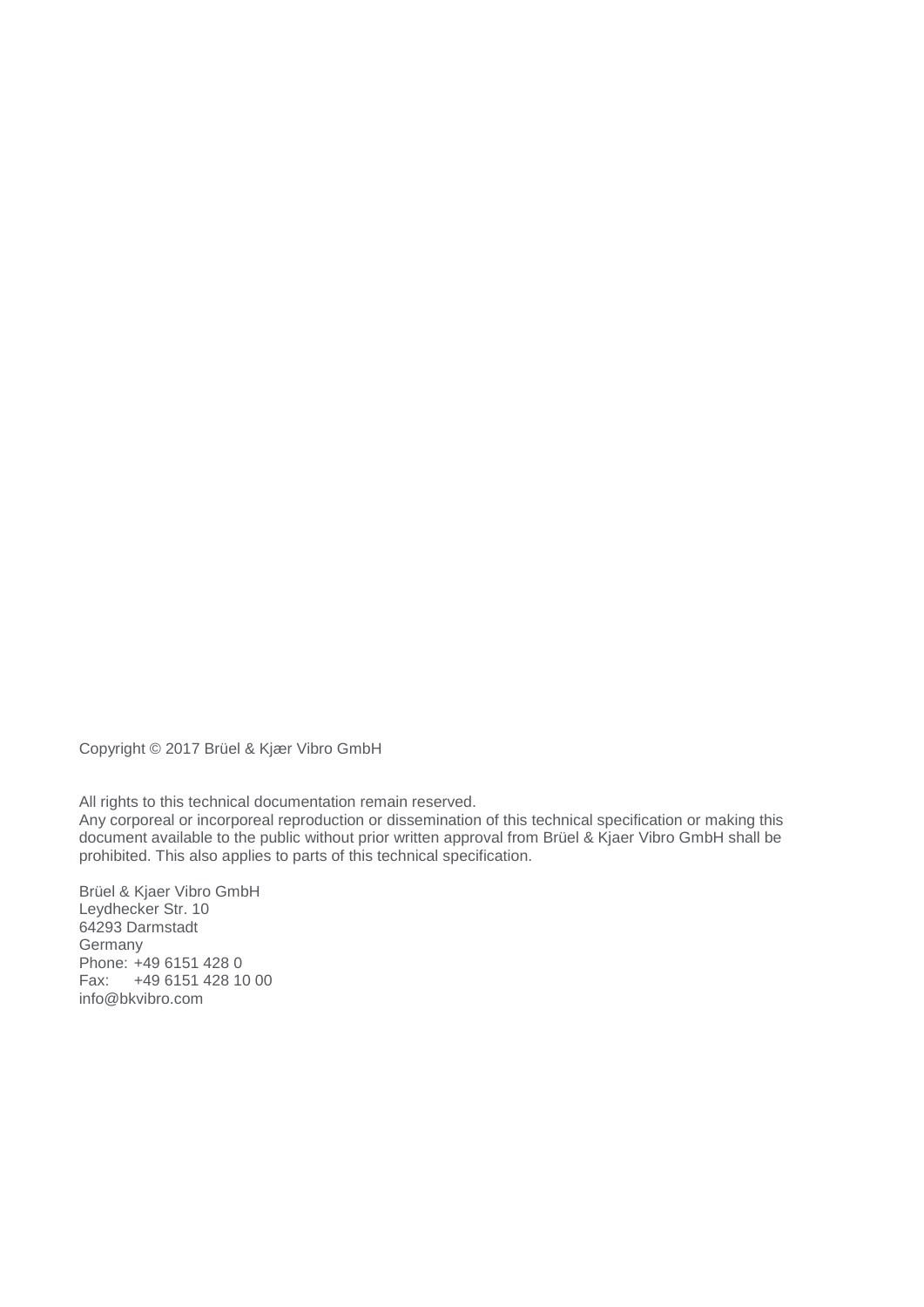## **Content**

| 1              |                  | <b>Product Overview</b>                                              | 4              |
|----------------|------------------|----------------------------------------------------------------------|----------------|
| $\overline{2}$ |                  | <b>Product Introduction</b>                                          | 5              |
|                | 2.1              | <b>Application Modes</b>                                             | 5              |
|                | 2.2              | <b>Key Features</b>                                                  | 5              |
|                | 2.3              | <b>Ordering of pre-installed Hardware Packages</b>                   | 5              |
| 3              |                  | VI-6080 Condition Monitoring Hardware Packages for up to 48 Channels | 6              |
|                | 3.1              | <b>Components of VI-6080 Hardware Packages</b>                       | 6              |
|                | 3.2              | <b>Hardware Package Components &amp; Ordering Information</b>        | $\overline{7}$ |
|                | 3.3              | <b>Condition Monitoring Interface VI-6080</b>                        | $\overline{7}$ |
|                | 3.4              | <b>Signal Connection - Interface Accessories</b>                     | $\overline{7}$ |
|                | 3.5              | Compact Cabinets AC-2161, AC-2162 or DIN-Rail                        | 8              |
|                | 3.6              | <b>Power Supply</b>                                                  | 9              |
|                | 3.7              | <b>Special Requirements</b>                                          | 9              |
|                | 3.8              | Patch cables (sensor signals and/or network):                        | 9              |
|                | 3.9 <sub>2</sub> | Order Code VI-6080 Hardware Packages                                 | 11             |
| 4              |                  | <b>Support and Service Packages</b>                                  | 12             |
| 5              |                  | <b>Technical Data VI-6080</b>                                        | 13             |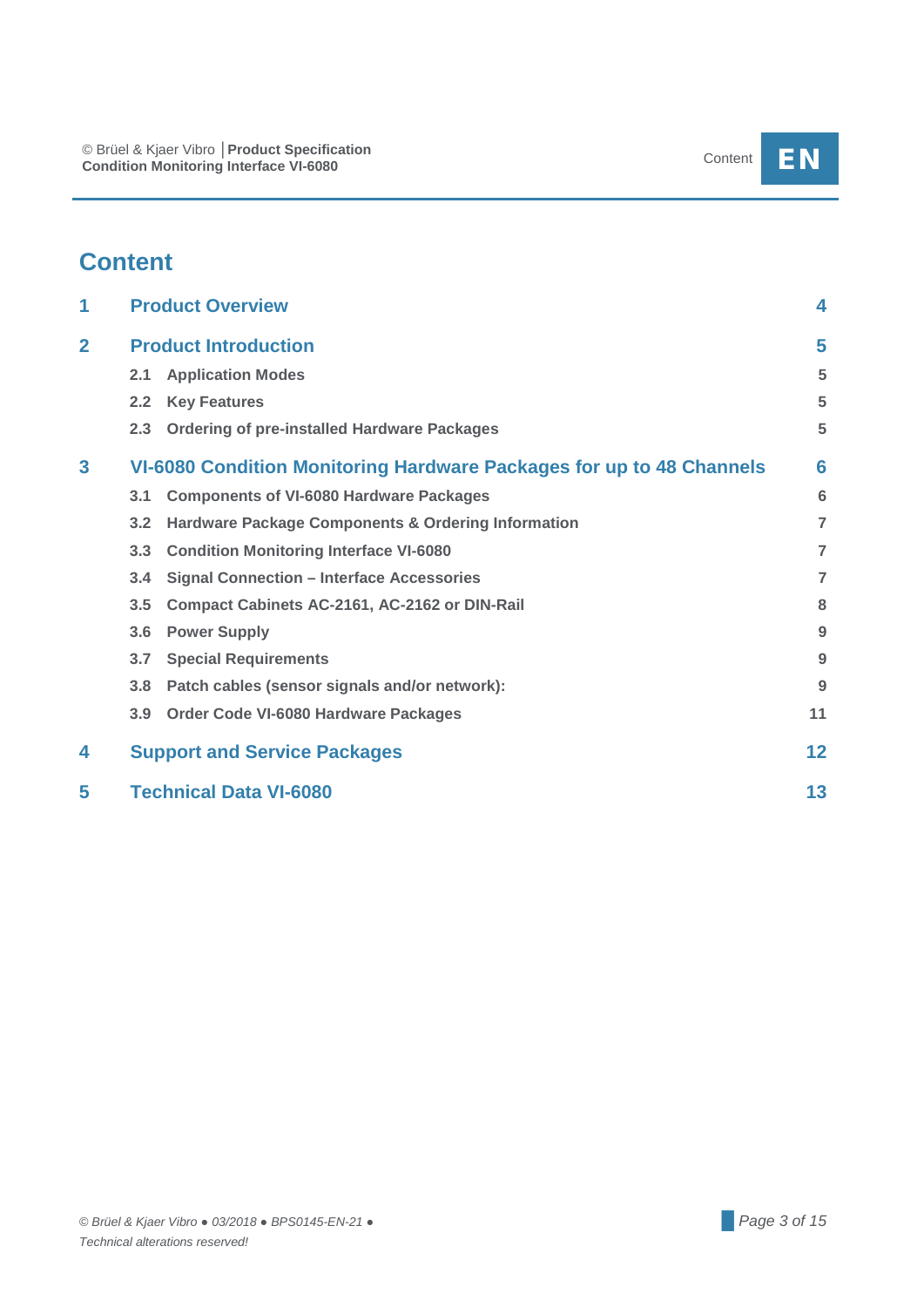### <span id="page-3-0"></span>**1 Product Overview**



#### **Connections**

- **1.** Vibration input (8-channels)
- **2.** Binary input
- **3.** LAN connection (network)
- **4.** +24 VDC Power supply
- **5.** Reset button

#### **Status indicators**

- **6.** Channel LEDs (8 Channels)
- **7.** Run LED
- **8.** Power LED

**Picture 1-1)** Condition Monitoring Interface VI-6080 (mounted on DIN-Rail)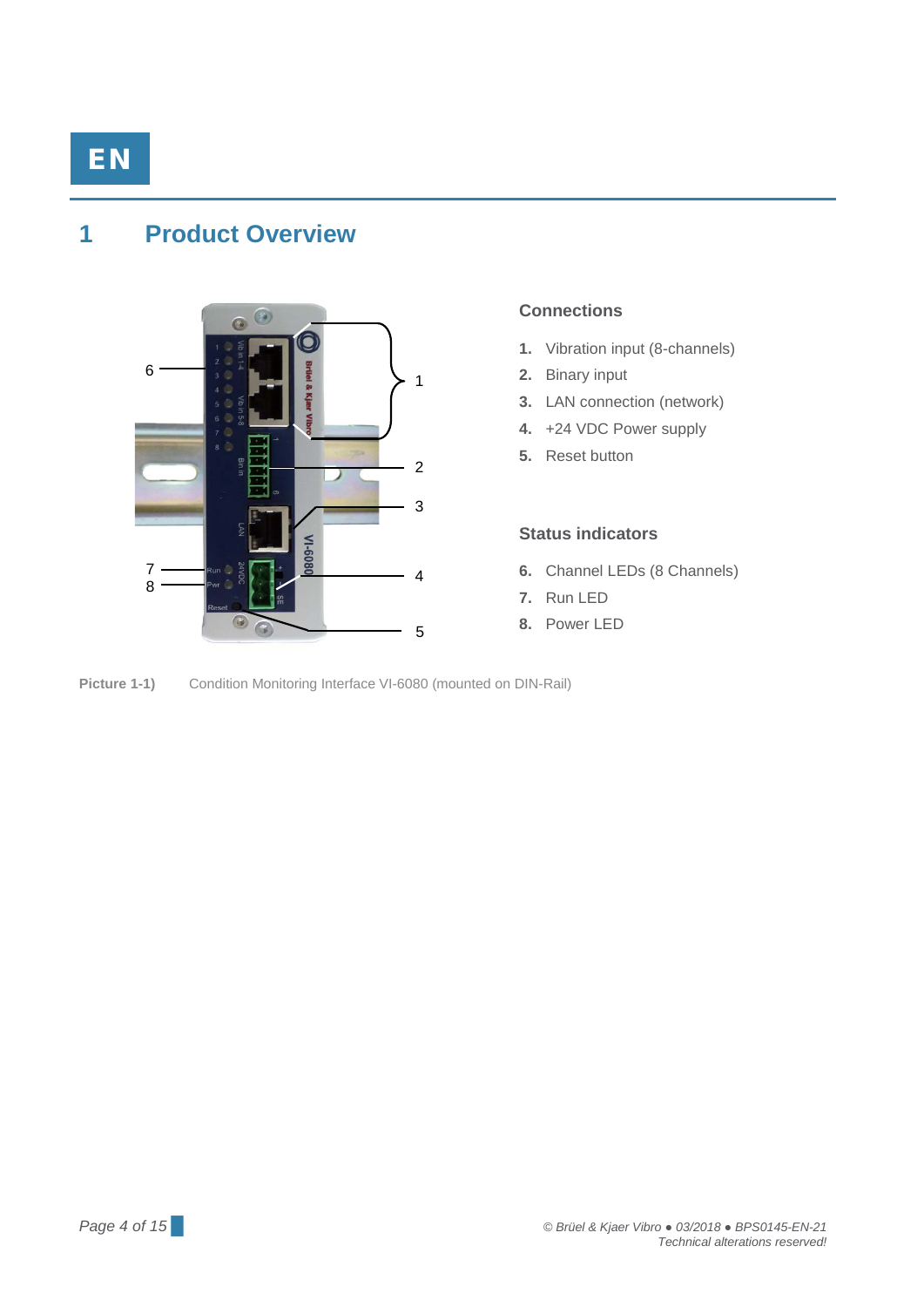## <span id="page-4-0"></span>**2 Product Introduction**

*The Condition Monitoring Interface VI-6080 is an interface for integrating existing Machinery Protection Systems (MPS) into a plant-wide condition monitoring solution or to install a stand-alone Condition Monitoring System (CMS) for individual machines or machine groups.*

*This is accomplished by streaming real-time vibration waveform data up to 20 kHz into the Compass 6000 CMS platform. Compass 6000 is analyzing, displaying and archiving the diagnostic results.*

*The pre-defined hardware & support packages are providing a complete bundle of all components to install and operate a turn-key solution for 8 to 48 measuring channels.*

### <span id="page-4-1"></span>**2.1 Application Modes**

- Integrate existing MPS into a plant-wide CMS solution
- Stand-alone CMS with smart interface accessories for direct sensors input

### <span id="page-4-2"></span>**2.2 Key Features**

- Freely config. 8-channel VI-6080 interface devices are sampling vibration signals up to 20 kHz.
- 3-binary inputs for machine state information (Compass 6000 CMS Machine State monitoring)
- Direct access to buffered signal outputs of any installed MPS. Easy to connect with BNC adapter cable AC-4703 or terminal connection via EQ-2672.
- Integrate CCS (Constant Current Supply) sensors with smart sensor supply accessories AC-4704, or -24 V sensor supply with AC-4705 to build a stand-alone CMS.
- Variable field installation via DIN-Rail mounting in existing cabinets or complete pre-installed in compact cabinets.

### <span id="page-4-3"></span>**2.3 Ordering of pre-installed Hardware Packages**

The VI-6080 packages can be ordered with different options depending on:

- Number of required channels
- Interfacing accessories
- Compact cabinets (The input and output cabling strip design fulfills IP class 20. In case the Compact cabinets shall be used resp. mounted outside a special cable feedthrough design adaption is required.)
- Support packages for engineering, implementation, start-up, training & optimization.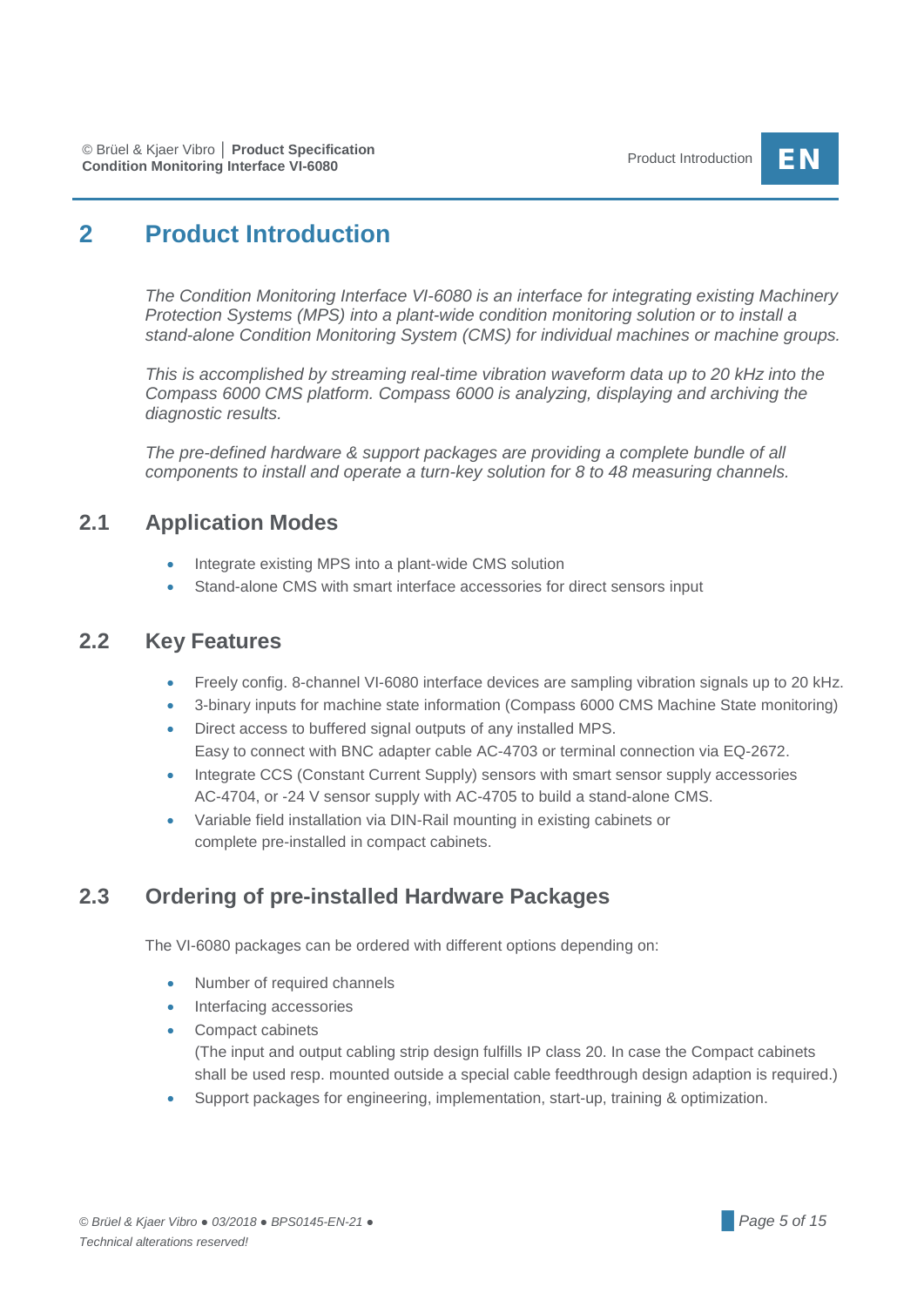



## <span id="page-5-0"></span>**3 VI-6080 Condition Monitoring Hardware Packages for up to 48 Channels**



**Picture 3-1)** VI-6080 installed in a field cabinet: AC-2161 (left, 6x VI-6080 w. accessories, w/o optional PC) and AC-2162 (right, 3x I-6080 w. accessories). Cat.6 patch cables are not fully completed on the picture!

### <span id="page-5-1"></span>**3.1 Components of VI-6080 Hardware Packages**

#### **Typical cabinet arrangement:**

- **1.** Condition Monitoring Interface VI-6080
- **2.** Vibration input connectors (4 different types are available): Connection to VI-6080 via Cat.6 patch cable
	- **a.** AC-4703 adapter cable (BNC) for buffered outputs
	- **b.** EQ-2672 mini patch panel for terminal connection
	- **c.** AC-4704 direct input of CSS supplied sensors
	- **d.** AC-4705 direct input for -24 V sensor supply
- **3.** Binary inputs (not shown)
- **4.** Power supply arrangements:
	- **a.** Power supplies (single or redundant incl. redundancy module)
	- **b.** Circuit bracker
- **5.** Protection earth
- **6.** EQ2635 Ethernet switch to connect to network via Cat.6 Patch cable

### **Optional component: Industrial PC**



**Picture 3-2)** Optional industrial computer (IPC, picture shows type EQ2692-…) within large cabinet Type AC-2161 only.

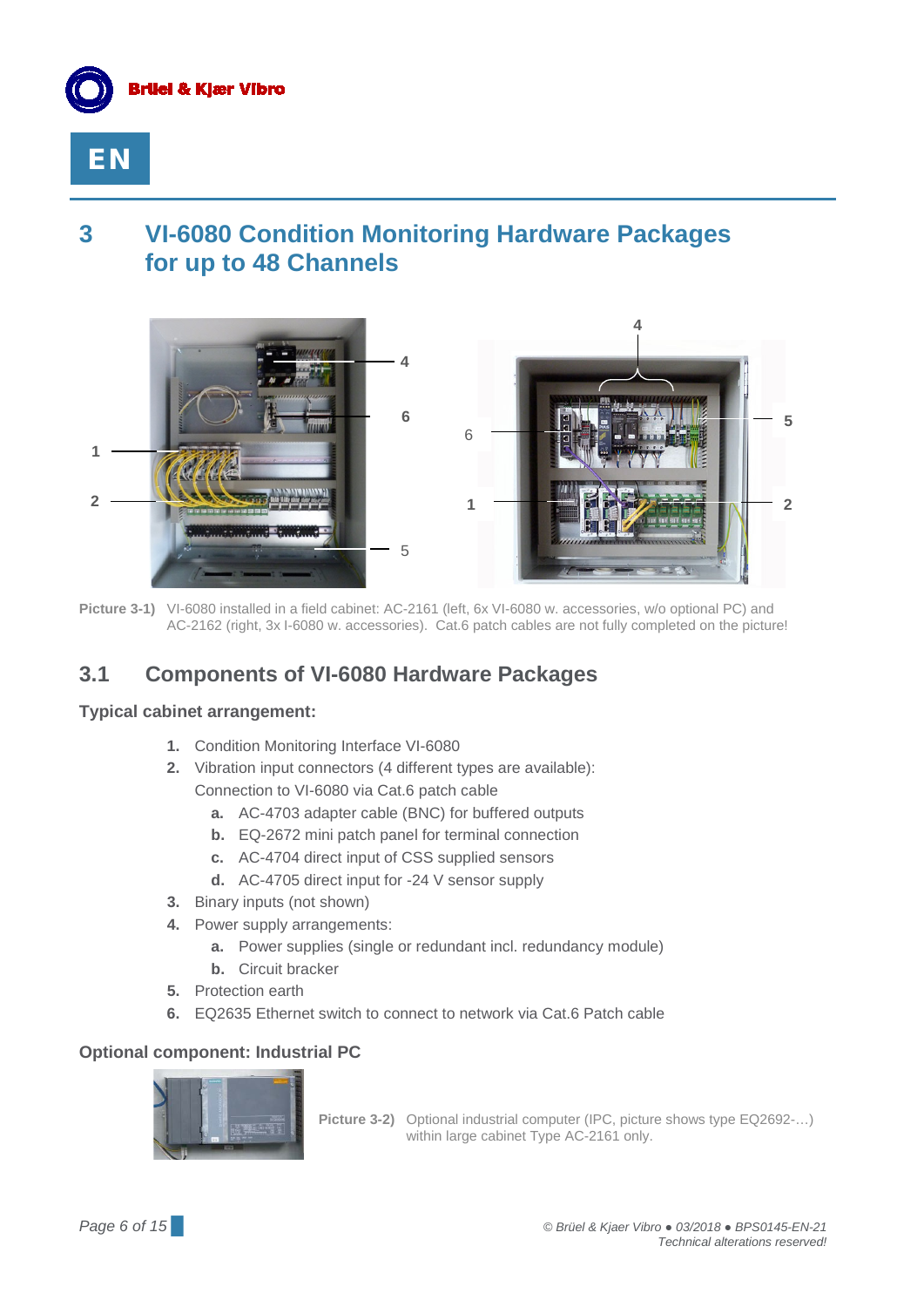### <span id="page-6-0"></span>**3.2 Hardware Package Components & Ordering Information**



### <span id="page-6-1"></span>**3.3 Condition Monitoring Interface VI-6080**

| Bruel & Kjær Vibro<br>VI-6080 | $\bullet$ | 8x AC/DC input channels – freely configurable<br>(Vibration, Reference for Phase trigger/Rotational Speed, Process)       |    |
|-------------------------------|-----------|---------------------------------------------------------------------------------------------------------------------------|----|
|                               |           | • 3x Binary input channels                                                                                                |    |
|                               |           | $\bullet$ +24V DC Power supply                                                                                            |    |
| Order code:                   |           | enter number of measuring channels 08, 16, 24, 32, 40, 48<br>(this results in quantity of VI-6080 units; 8 channels each) | aa |

### <span id="page-6-2"></span>**3.4 Signal Connection – Interface Accessories**

#### **Important Note:**

The number of interface accessories are calculated automatically when entering **99 either** in **b1 or b2 or b3 or b4** Within AC-2162 there is space for max. 3x AC-4704 resp. 3x AC-4705

### **3.4.1 AC-4703 Adapter Cable for BNC (4-channels)**



Connect to BNC – e.g. buffered outputs of a Machinery Protection System (MPS).

**Order code:** enter quantity **<sup>01</sup>** to **<sup>12</sup>** of adapter cable AC-4703 (each 4-channels) **b1**

*© Brüel & Kjaer Vibro ● 03/2018 ● BPS0145-EN-21 ● █ Page 7 of 15 Technical alterations reserved!*

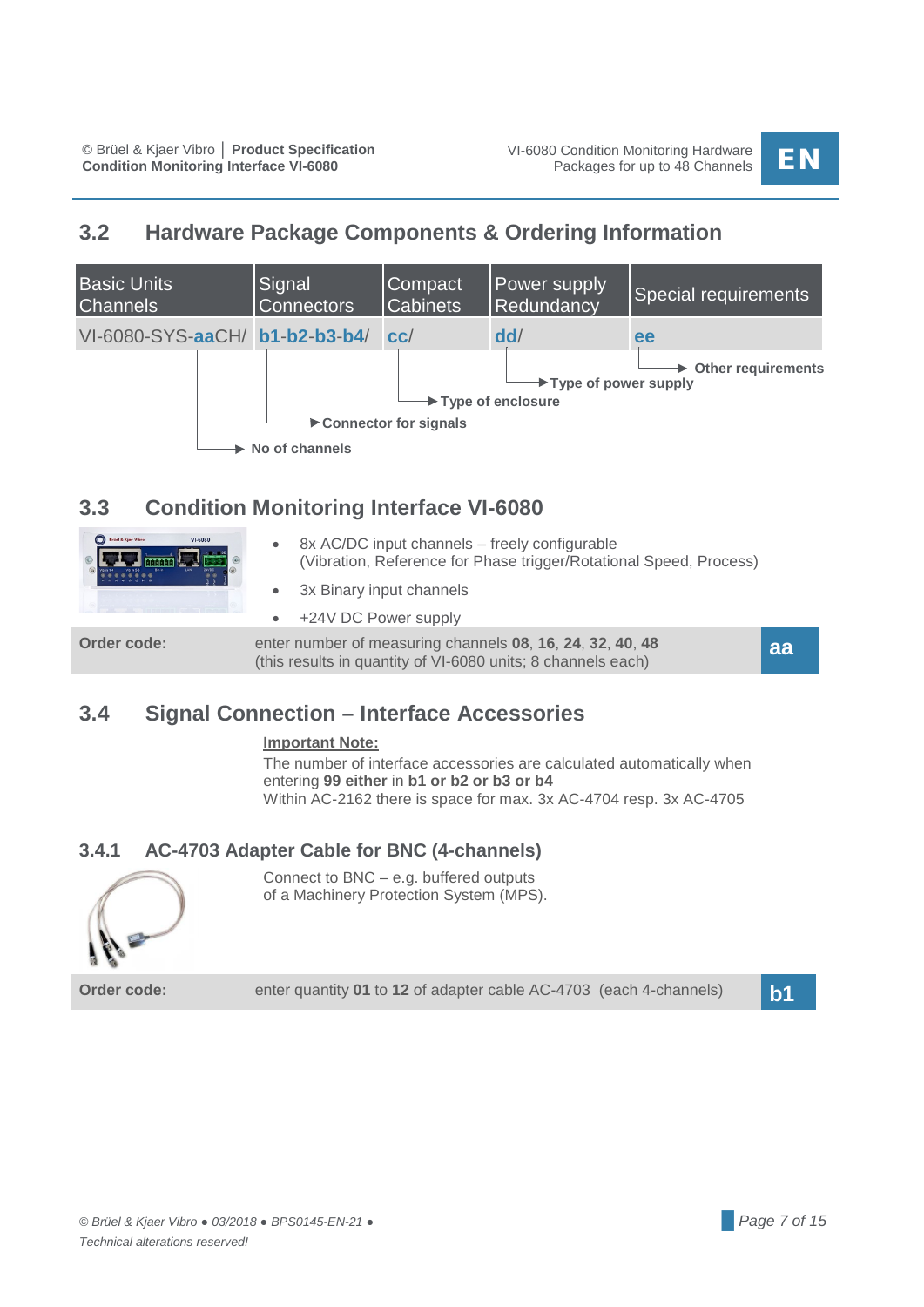



### **3.4.2 EQ-2672 Mini Patch Panel (4-channels)**



Connect open ended signal cable e.g. buffered outputs of a Machinery Protection System (MPS).

**Order code: enter quantity 01 to 12** of Mini-Patch-Panels EQ-2672 (each 4-channels) **b2** 

### **3.4.3 AC-4704 Sensor Module for Direct Connection - CSS (4-channels)**



The AC- 4704 connects constant current-supplied acceleration sensors (CCS-sensors, or CCLD, or ICP®) to a VI-6080 device.

**Order code: enter quantity 01 to 12** of AC-4704 modules (each 4-channels) **b3** 

### **3.4.4 AC-4705 Direct Sensor Connection for -24V supply (4-channels)**



The AC-4705 is supporting sensors with -24 V (typical non-contacting displacement sensors) and allows direct connection to a VI-6080 device.

**Order code: enter quantity 01 to 12** of AC-4705 modules (each 4-channels) **b4** 

### <span id="page-7-0"></span>**3.5 Compact Cabinets AC-2161, AC-2162 or DIN-Rail**

- AC-2161 cabinet for 48 channels (max. 6 units VI-6080)
- AC-2162 cabinet for 24 channels (max. 3 units VI-6080)

| Order code: | enter <b>01</b> for AC-2161;<br>enter 02 for AC-2162: | I CCI |
|-------------|-------------------------------------------------------|-------|
|             | enter 03 perpared for DIN-Rail mounting               |       |

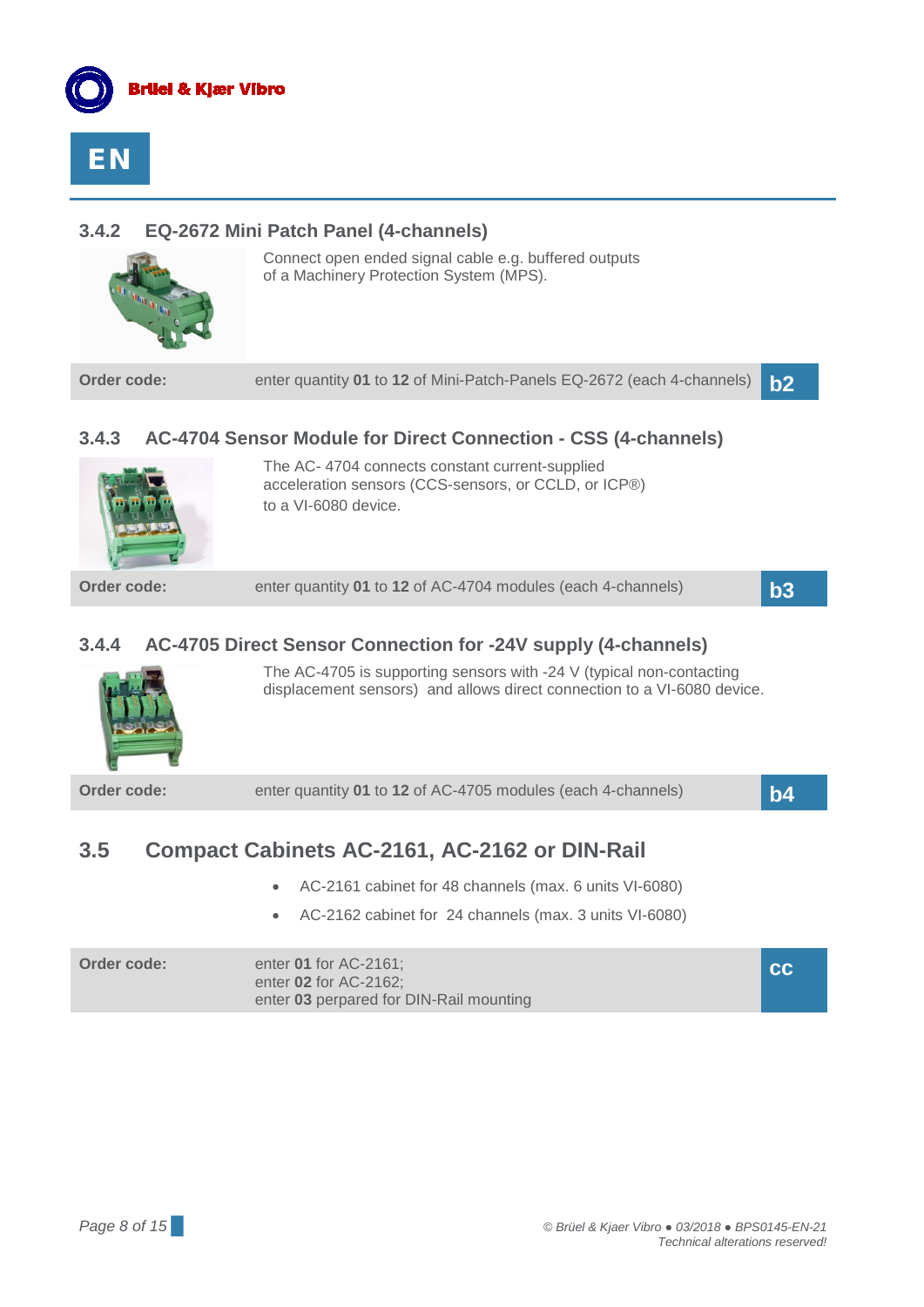

### <span id="page-8-0"></span>**3.6 Power Supply**



Power supply for the entire VI-6080 hardware package. Power supply can be ordered in single or redundant version.

**Order code:** enter **01** for single power supply; enter **02** for redundant power supply inclusive redundancy module

**dd**

### <span id="page-8-1"></span>**3.7 Special Requirements**

A special requirement is typically a request for special documentation, special delivery (packaging) or a request to include an optional component like an Industrial PC (see chapter 3.1). In regards to an in-built Industrial PC please specify exacxtly the respective Order code of the PC. In case you need assistance please contact your responsible B&K Vibro Sales representative.

**Order code:** enter **01** for no requirements; enter **02** for special requirements and please specify in detail

**ee**

### <span id="page-8-2"></span>**3.8 Patch cables (sensor signals and/or network):**

Cat.6 Patch cable (S/FTP; grey/network & yellow/sensor signals) are available in these lengths: 0.25 m, 0.5 m, 1 m, 1.5 m, 2 m, 3 m, 5 m, 7.5 m, 10 m, 15 m, 20 m, 30 m

#### Note:

In case the VI-6080 hardware packages are ordered in Compact cabinets, all "internal" Patch cables required to connect the in-bult interface accessories (mounted inside the cabinet) to the VI-6080 devices and further to an optional Industrial PC (AC-2161 only) are included (mounted).

**All other required Patch cables, especially in case the DIN-Rail hardware package is selected, are not included and have to be ordered acc. Number, (color) and length separately!** The color is used to distinguish the "signal type" (sensor or network), however the Patch cables are identical from design point of view.

| Order code: | Patch cable yellow: PCABLE-C6-YE-xxxx<br>xxxx = 0025 (0,25m); 0050; 0100; 0150; 0200; 0300; 0500; 1000; 1500;<br>2000: 3000 |  |
|-------------|-----------------------------------------------------------------------------------------------------------------------------|--|
|             | Patchkabel gray: PCABLE-C6-GR-xxxx<br>xxxx = 0025 (0,25m); 0050; 0100; 0150; 0200; 0300; 0500; 1000; 1500;<br>2000: 3000    |  |
|             |                                                                                                                             |  |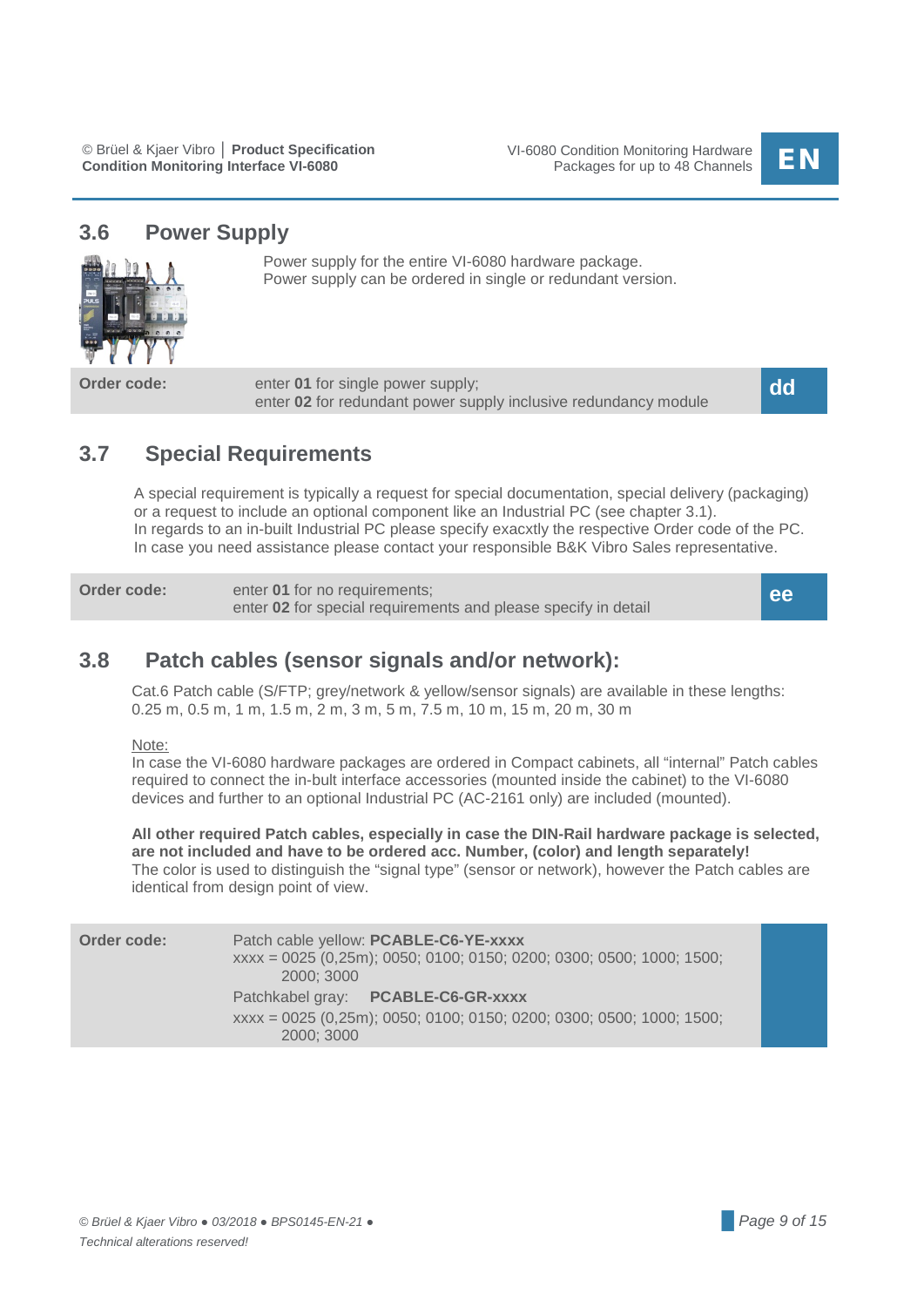



i.

#### **HINT**

The frequency response of the signal is influenced by the output impedance of the signal source and the cable capacitance (first-order low-pass).

In the case of the connection by means of a patch cable to the signal source (buffer), the output resistance (R, Ohm) of the source is on the one hand, and the cable capacitance (C, pF / m) - a function of the cable length - on the other hand important.

The following table shows the cut-off frequency limit (Hz) still to be measured, with different output resistances of the source and two different cable lengths in meters (for example, 10m, 100m).

| <b>Output resistance</b><br>[Buffer/Signal source]                                                                                                                                                                                           | approx. cut-off<br>frequency<br>with 10m Patch cable* | approx. Cut-off<br>frequency<br>with 100m Patch cable* |  |  |  |  |  |
|----------------------------------------------------------------------------------------------------------------------------------------------------------------------------------------------------------------------------------------------|-------------------------------------------------------|--------------------------------------------------------|--|--|--|--|--|
| 100 Ohm <sup>1</sup>                                                                                                                                                                                                                         | $\sim$ 1 MHz                                          | $\sim$ 100 kHz                                         |  |  |  |  |  |
| 500 Ohm <sup>2</sup>                                                                                                                                                                                                                         | $\sim$ 200 kHz                                        | $\sim$ 25 kHz                                          |  |  |  |  |  |
| <b>1000 Ohm</b>                                                                                                                                                                                                                              | $\sim$ 120 kHz                                        | $\sim$ 12 kHz                                          |  |  |  |  |  |
| *for the Cat.6 patch cable described in section 3.7.1 B&K Vibro uses raw cable with<br>Cat.7 quality<br><sup>1</sup> approx. range of B&K Vibro type VC-6000<br><sup>2</sup> approx. range of B&K Vibro type Setpoint, VC-4000, Classic 2520 |                                                       |                                                        |  |  |  |  |  |
| and Bently Nevada type 3500                                                                                                                                                                                                                  |                                                       |                                                        |  |  |  |  |  |

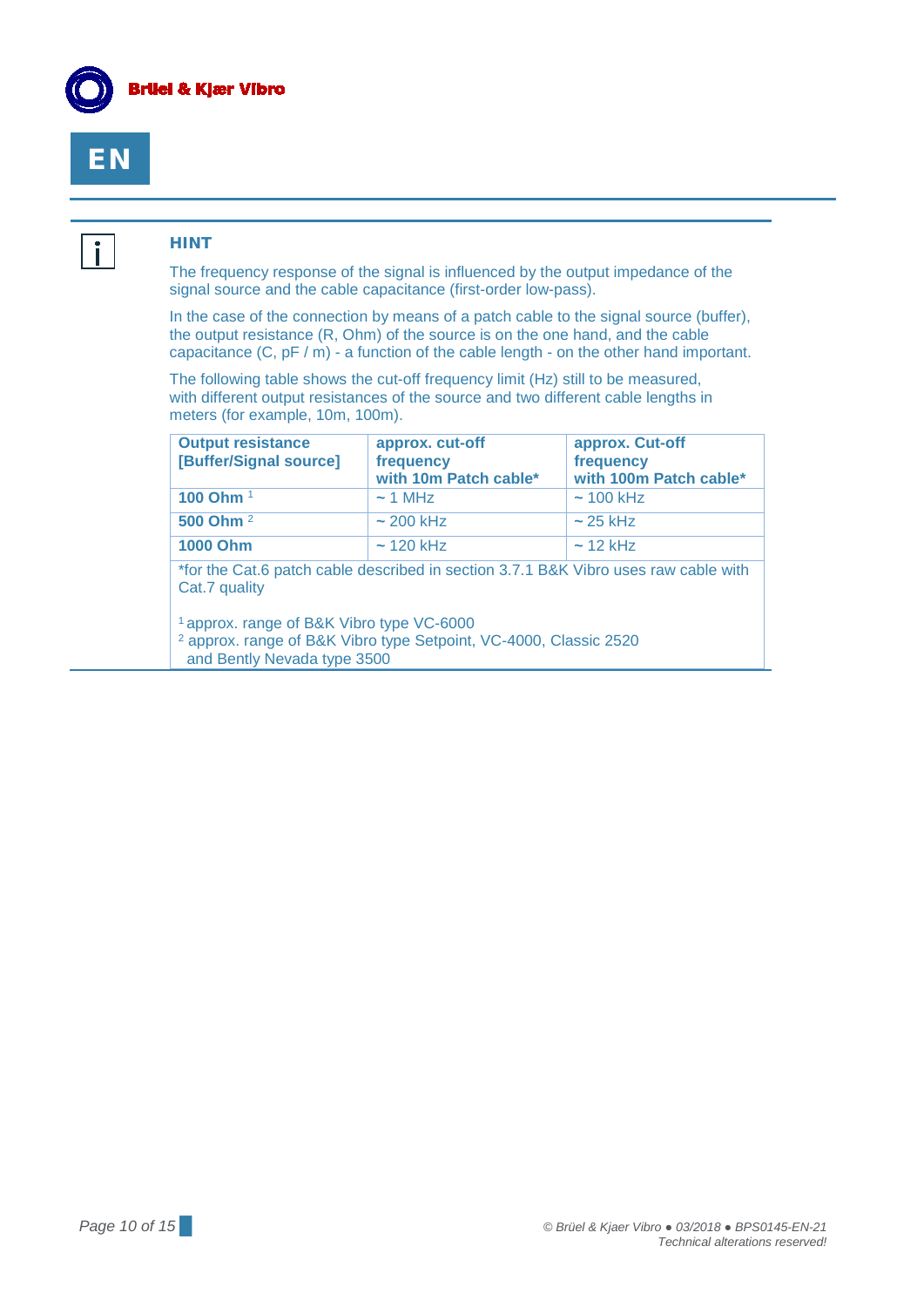### <span id="page-10-0"></span>**3.9 Order Code VI-6080 Hardware Packages**

| <b>Number of</b><br><b>Measuring Channels:</b> | 8         | 16        | 24        | 32        | 40        | 48        | -aa CH |    |    |
|------------------------------------------------|-----------|-----------|-----------|-----------|-----------|-----------|--------|----|----|
| 1 x VI-6080                                    | $\bullet$ |           |           |           |           |           | 08     |    |    |
| 2 x VI-6080                                    |           | $\bullet$ |           |           |           |           | 16     |    |    |
| 3 x VI-6080                                    |           |           | $\bullet$ |           |           |           | 24     | ≻/ | aa |
| 4 x VI-6080                                    |           |           |           | $\bullet$ |           |           | 32     |    |    |
| 5 x VI-6080                                    |           |           |           |           | $\bullet$ |           | 40     |    |    |
| 6 x VI-6080                                    |           |           |           |           |           | $\bullet$ | 48     |    |    |

| <b>Connection of Signals:</b> | b1 | b2 | b3 | b4 | /b1-b2-b3-b4     |
|-------------------------------|----|----|----|----|------------------|
| AC-4703                       |    |    |    |    | 00; 01-12 or 991 |
| EQ-2672                       |    |    |    |    | 00; 01-12 or 991 |
| AC-4704                       |    |    |    |    | 00; 01-12 or 991 |
| AC-4705                       |    |    |    |    | 00; 01-12 or 991 |

| b1   b2   b3   b4 |
|-------------------|
|-------------------|

**/ cc**

**Code: VI-6080-SYS-**

| VI-6080 Cabinets &<br><b>DIN rail</b>                                              | AC-2161 | AC-2162 | <b>DIN-Rail</b> | /CC |
|------------------------------------------------------------------------------------|---------|---------|-----------------|-----|
| Cabinet up to 48 channels +<br>optional: CMS Industrial PC                         |         |         |                 | ()  |
| Cabinet up to 24 channels +<br>without Condition Monitoring PC                     |         |         |                 | 02  |
| for DIN rail mounting<br>please indicate quantity &<br>length of CAT-6 patch cable |         |         |                 | 03  |

| <b>Power supply</b>                            | 02 | /dd |    |
|------------------------------------------------|----|-----|----|
| Single power supply                            |    |     |    |
| Redundant power supply incl. redundancy module |    | 02  | dd |

| <b>Special requirements</b>      | 02 | ee |  |
|----------------------------------|----|----|--|
| None                             |    | 01 |  |
| Yes, please specify individually |    | 02 |  |

### **Typical Examples (Order Codes): VI-6080-SYS-24CH /99-00-00-00/02/02/01 VI-6080-SYS-40CH /07-03-00-00/01/01/01**

<span id="page-10-1"></span>*1 99= number of units will be calculated automatically*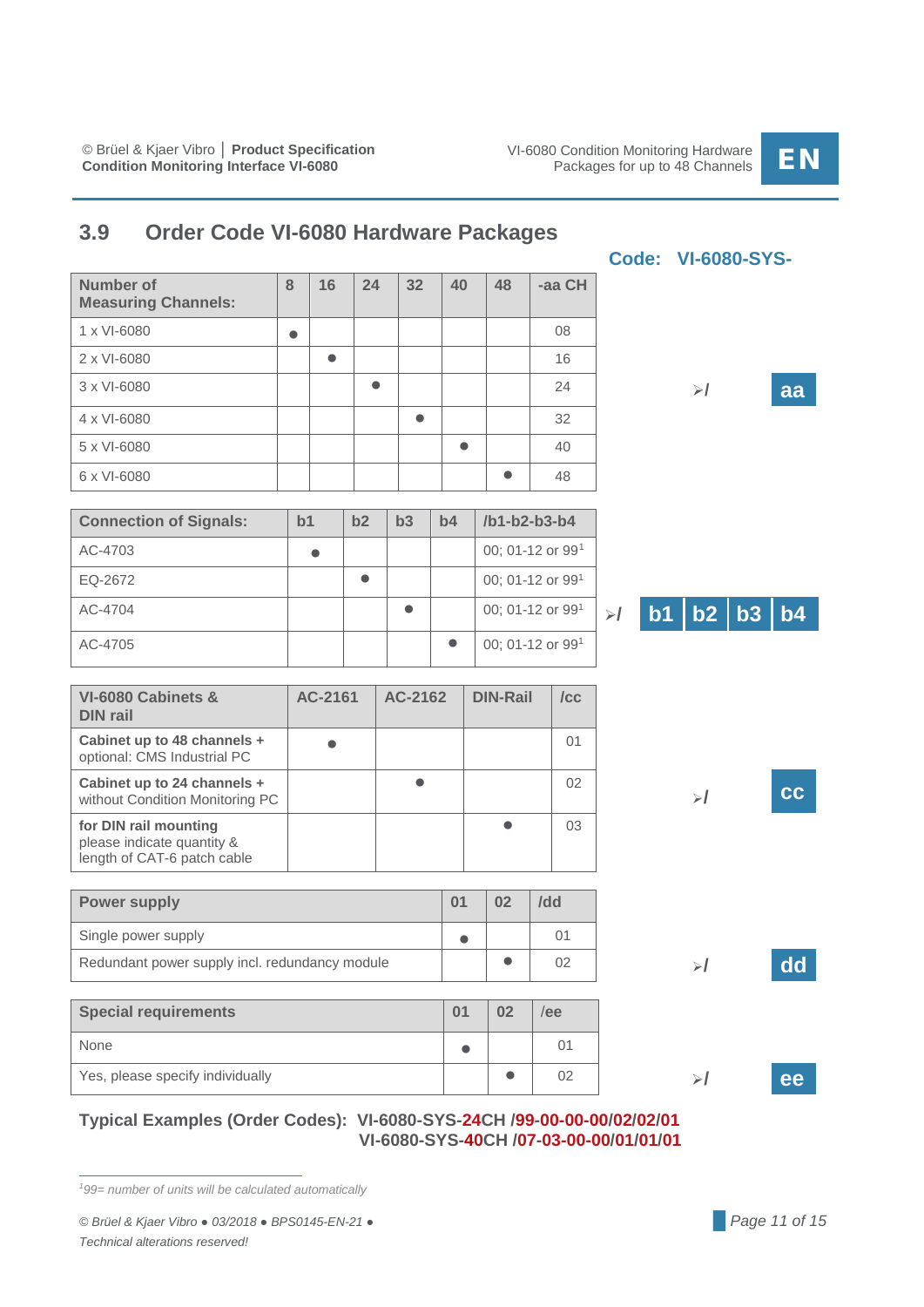



## <span id="page-11-0"></span>**4 Support and Service Packages**

### **Sales Support for Planning & Engineering**

#### **Planning & Engineering**

- Solution discovery to understand application and Condition Monitoring System (CMS) expectations
- Agree on CMS solution concept based on Compass 6000
- Define components & site preparation (e.g. field wiring, installation, IT)

The proposed support & service packages are providing a trouble-free start of the Compass 6000 Condition Monitoring System (CMS).

| <b>Execution Phases for all Hardware-</b>                                                                                                        | <b>Content &amp; Details</b>  |                             |
|--------------------------------------------------------------------------------------------------------------------------------------------------|-------------------------------|-----------------------------|
| and Software-Components                                                                                                                          | up to $24$<br><b>Channels</b> | up to 48<br><b>Channels</b> |
|                                                                                                                                                  |                               |                             |
| <b>Software Configuration &amp; Installation Review</b>                                                                                          |                               |                             |
| Review hardware & IT installation                                                                                                                |                               |                             |
| (Set-up of computer hardware -PC or Server type- is<br>not included)                                                                             |                               |                             |
| Database set up - allocate resource hardware<br>channels (sensor inputs) to the database hierachy<br>(machine groups, machines and measurements) |                               |                             |
| Implement base GUI & Condition Monitoring plots                                                                                                  |                               |                             |
|                                                                                                                                                  |                               |                             |
| <b>Start-up &amp; Training</b>                                                                                                                   |                               |                             |
| Start-up support                                                                                                                                 |                               |                             |
| Training of the operators & maintenance team                                                                                                     |                               |                             |
| Fine-tuning & Acceptance<br>$\bullet$                                                                                                            |                               |                             |
|                                                                                                                                                  |                               |                             |
| <b>Optimization</b>                                                                                                                              |                               |                             |
| System optimization (setup fine-tuning)<br>after approx. 6 months operation                                                                      |                               |                             |
|                                                                                                                                                  |                               |                             |
| Order code:                                                                                                                                      | VI-6080-SERV-24CH             | VI-6080-SERV-48CH           |

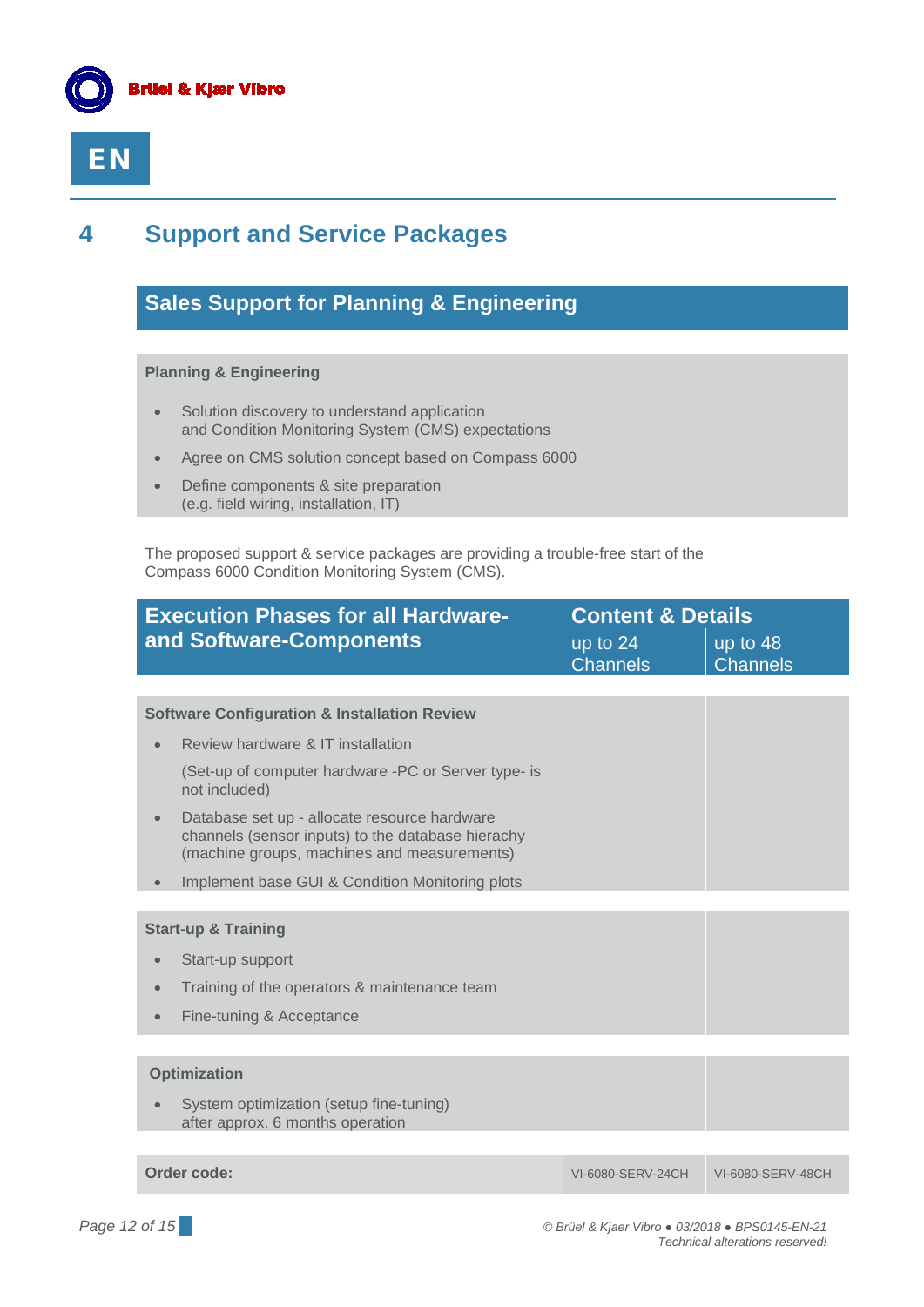### <span id="page-12-0"></span>**5 Technical Data VI-6080**

#### **AC/DC Vibration Sensor Inputs**

- Input voltage range .......-24 V to +24 V
- Input resistance.........................220 kΩ

#### **NOTE!**

*The VI-6080 is designed to interface to Buffered Outputs that fulfill the API 670 rev 5 requirements.*

#### **Frequency range (actual measurement range)**

- Accelerometer sensor signals ...1 Hz to 20 kHz
- Velocity sensor signals. 1 Hz to 20 kHz
- Displacement sensor signals ......DC to 20 kHz
- Process signals ..............DC to 20 kHz

#### **NOTE!**

*For signal cable length between Buffered Output and Input of VI-6080* > 100 *metersand Input of VI-6080* > 10 *kHz! Max. frequency:* 

#### **Sensitivity (configurable):**

- Accelerometer ............ (e.g. 100 mV/g)
- Velocity sensor..... (e.g. 100 mV/mm/s)
- Displacement sensor.... (e.g. 8 mV/µm)
- Process signals ...................................

#### **Binary Inputs**

- Response time ........................ < 10 ms
- Minimum current load (non-active signals) ......................1 mA
- Signal status LOW: Nominal input voltage......................0 V Input voltage range .............-5 V to 5 V
- Signal status HIGH: Nominal input voltage..................+24 V Input voltage range .......... 12 V to 35 V

#### **Housing VI-6080 (DIN rail mounted)**

- Dimensions (HxWxD)120 x 42 x 84 mm
- Protection class ............................IP 20
- Operating Temperature-5 °C to +65 °C

#### **Power supply single unit VI-6080**

- Supply voltage..........+24V DC -15%/+15%
- Ripple ................................... 60 mV pp
- Temperature range...... -5 °C to +65 °C
- Power consumption per VI-6080 ..≈5 W

#### **Time synchronization**

• per VI-6080 device ........................NTP

#### **Approvals**

- CE
- RCM mark
- $| \cdot |$

#### **Technical Data for VI-6080 installations**

#### **Power supply of VI-6080 packages**

• Single phase .............. 100 to 240 VAC ...................................... 90 to 350 VDC

#### **Power consumption**

- AC-2161 cabinet 48 channels: ..... max. 240 W
- AC-2162 cabinet 24 channels: ..... max. 60 W

#### **Space requirements**

- AC-2161 Cabinet (HxWxD)............ 1000 x 800 x 300 mm
- AC-2162 Cabinet (HxWxD).............. 500 x 500 x 300 mm
- DIN Rail mounting: Space requirements depend on layout on DIN rail mounting! Estimation made for redundant power supplies without space requirement for optional (CMM) PC!
- 1 unit VI-6080 approx.: 450 x 160 mm.
- 2 units VI-6080 approx.: 600 x 160 mm
- 3 units VI-6080 approx.: 750 x 160 mm
- 4 units VI-6080 approx.: 900 x 160 mm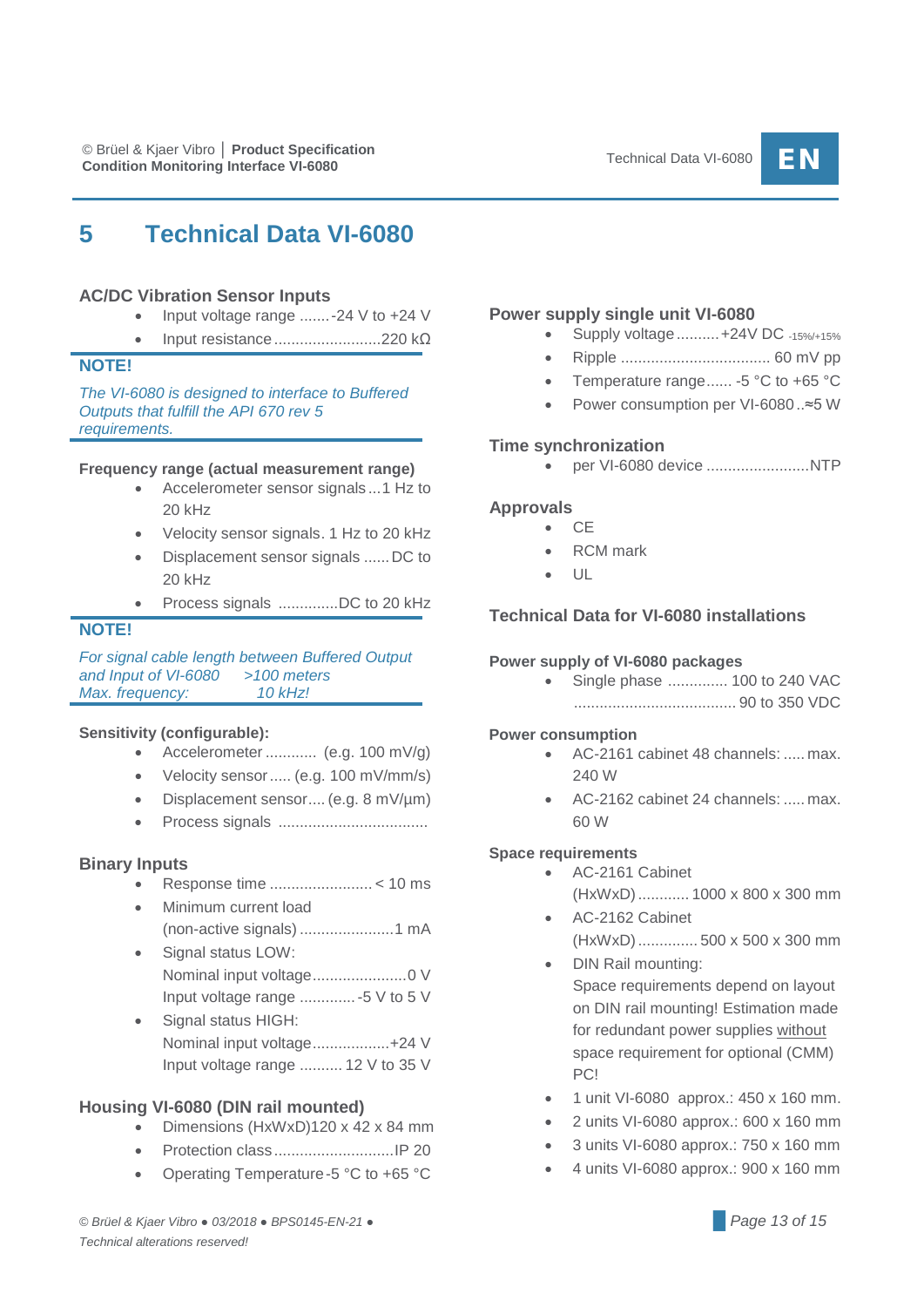



- 5 units VI-6080 approx.: 1050x160 mm
- 6 units VI-6080 approx.: 1200x160 mm

**Shipping weights for complete hardware packages with max. equipment configuration:**

- Components DIN Rail mounting, 48 channels approx. 10 kg
- Cabinet AC-2162, 24 channels approx. 30 kg
- Cabinet AC-2161, 48 channels approx. 75 kg

#### **Environmental specifications in a cabinet**

• -5°C to 55°C

#### **Protection class**

• IP20

#### **MTBF/MTTF:**

- *781 years (Telcordia Standard Issue 3, -5°C, ground fixed, uncontrolled environment*)
- 354 years (Telcordia Standard Issue 3, +25°C, *ground fixed, uncontrolled environment*)
- 97 years (Telcordia Standard Issue 3, +65°C, *ground fixed, uncontrolled environment*)